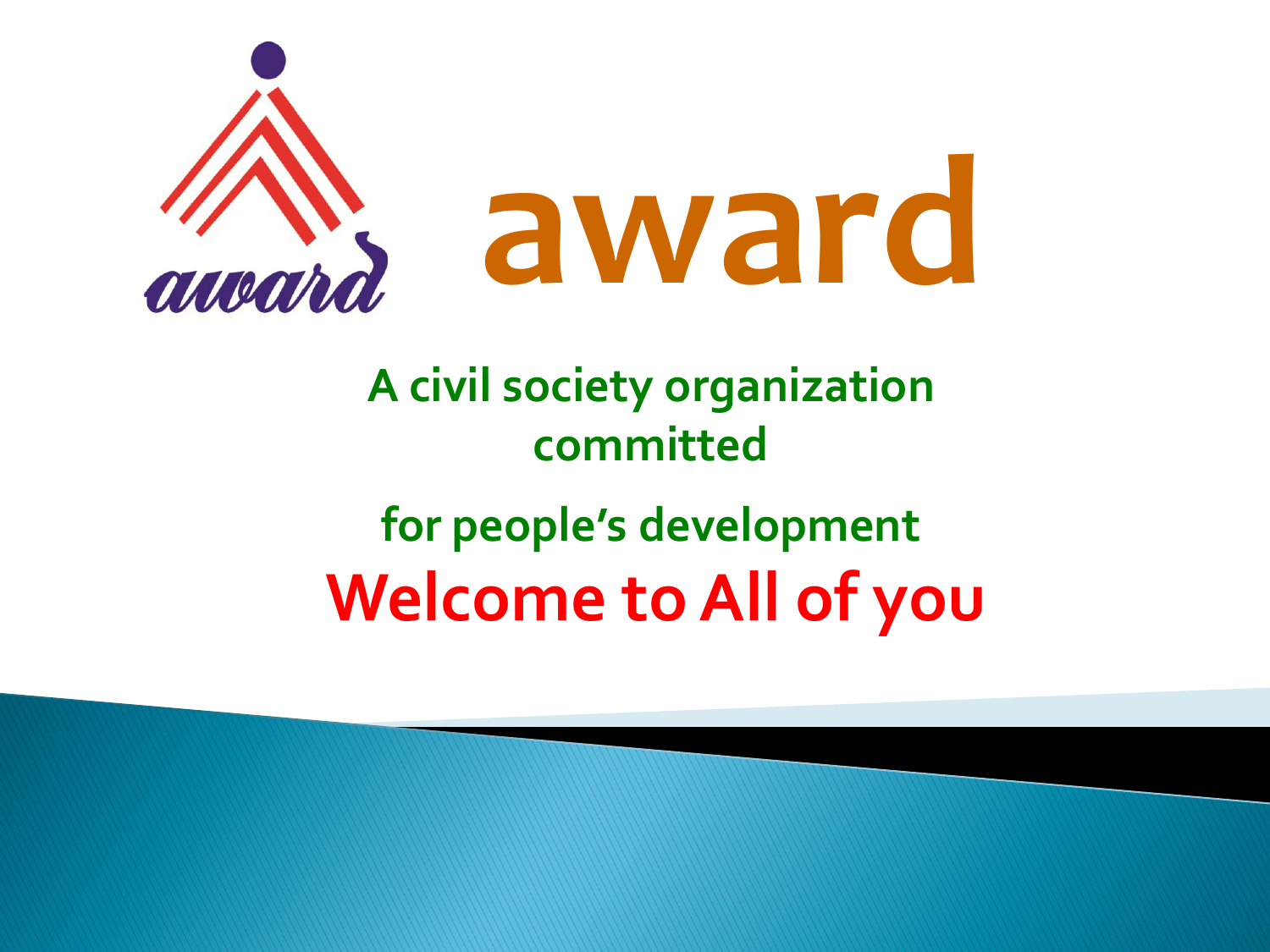### **Progress Status of - Essential Medicines Initiative in India**

**Improving access to Diarrhea treatment**

# **Districts Covered Kanpr Nagar, Etawah and Auraiya (Uttar Pradesh)**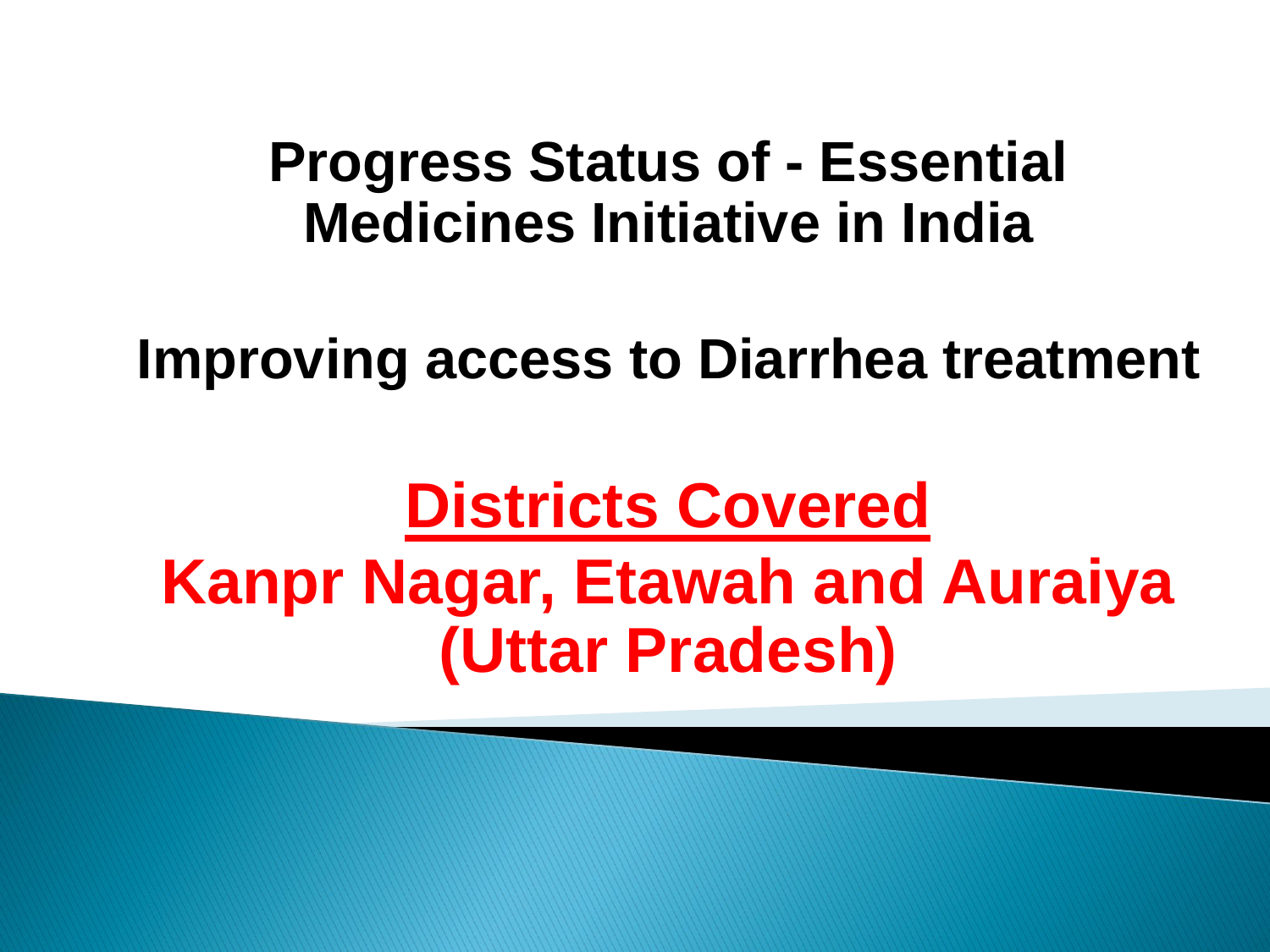## **Activities Completed During First Quarter** at District Level

- I Identification and Profiling of District level officials
- Introductory Meeting with CMO/ACMO/DHEO briefing project objectives, strategies, activities implementation plan and expected outcomes in all 3 Districts.
- **Introductory Meeting with DPO (ICDS) & DPRO briefing** project objectives, strategies, activities implementation plan and expected outcomes in all 3 Districts.
- System strengthening for Zinc & ORS Supply management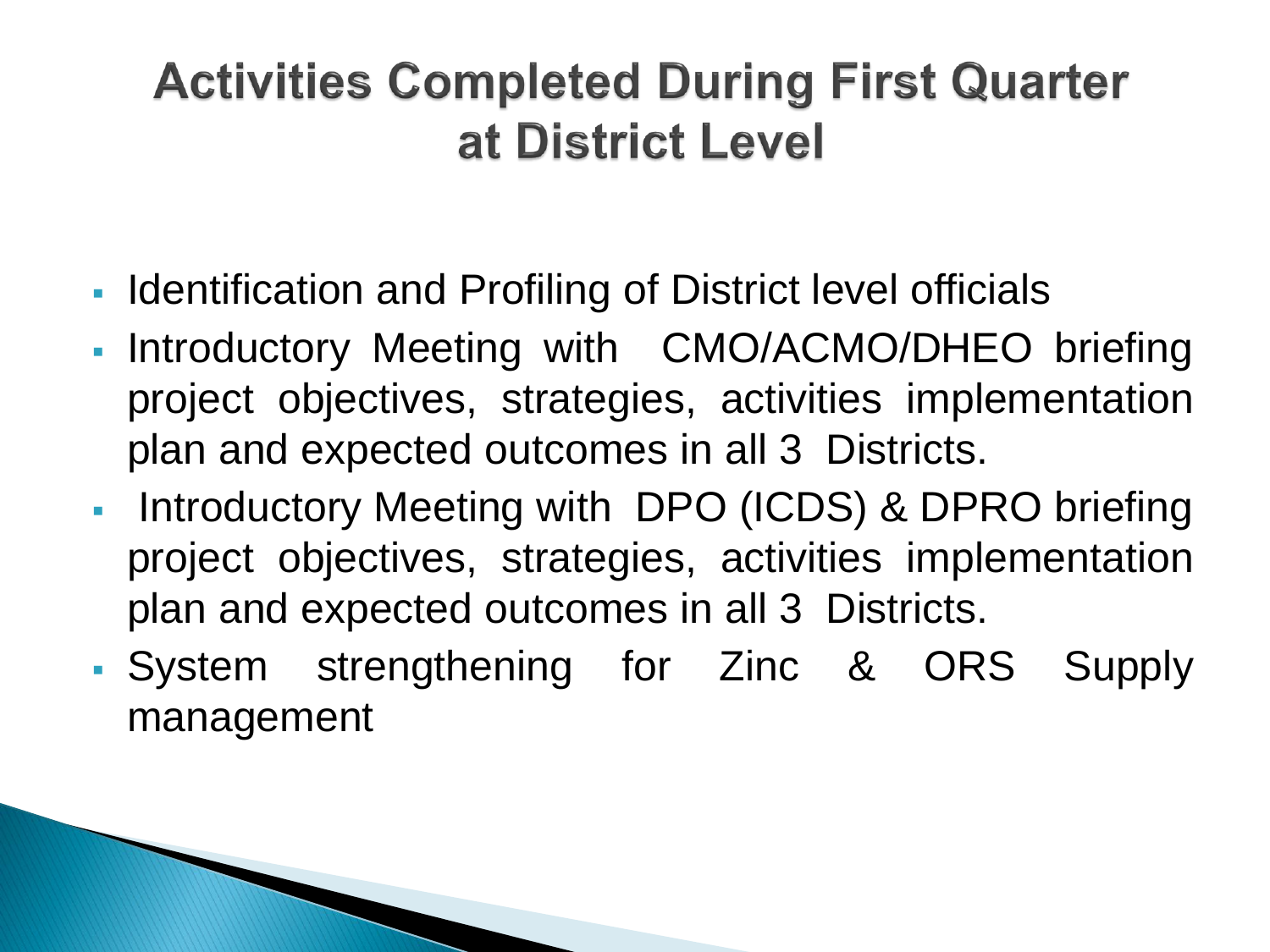# **At Block Level**

- Identification and profiling of Block level officials.
- Introductory Meeting with MS/MOICs/CDPOs/BHEOs with briefing on project related activities & implementation plan and sharing information on availability of stock in all blocks.
- Mapping and listing of FLWs in all blocks
- Capacity building of FLWs about clinical use of Zinc, ORS
- Supportive Supervision and hand holding of Front Line Workers for further communication on use of Zinc and ORS for first line Diarrhea treatment
- Participation in ASHA meeting at PHC/CHC
- Efforts were made for streamlining the distribution system of Zinc and ORS through ANM to ASHA to community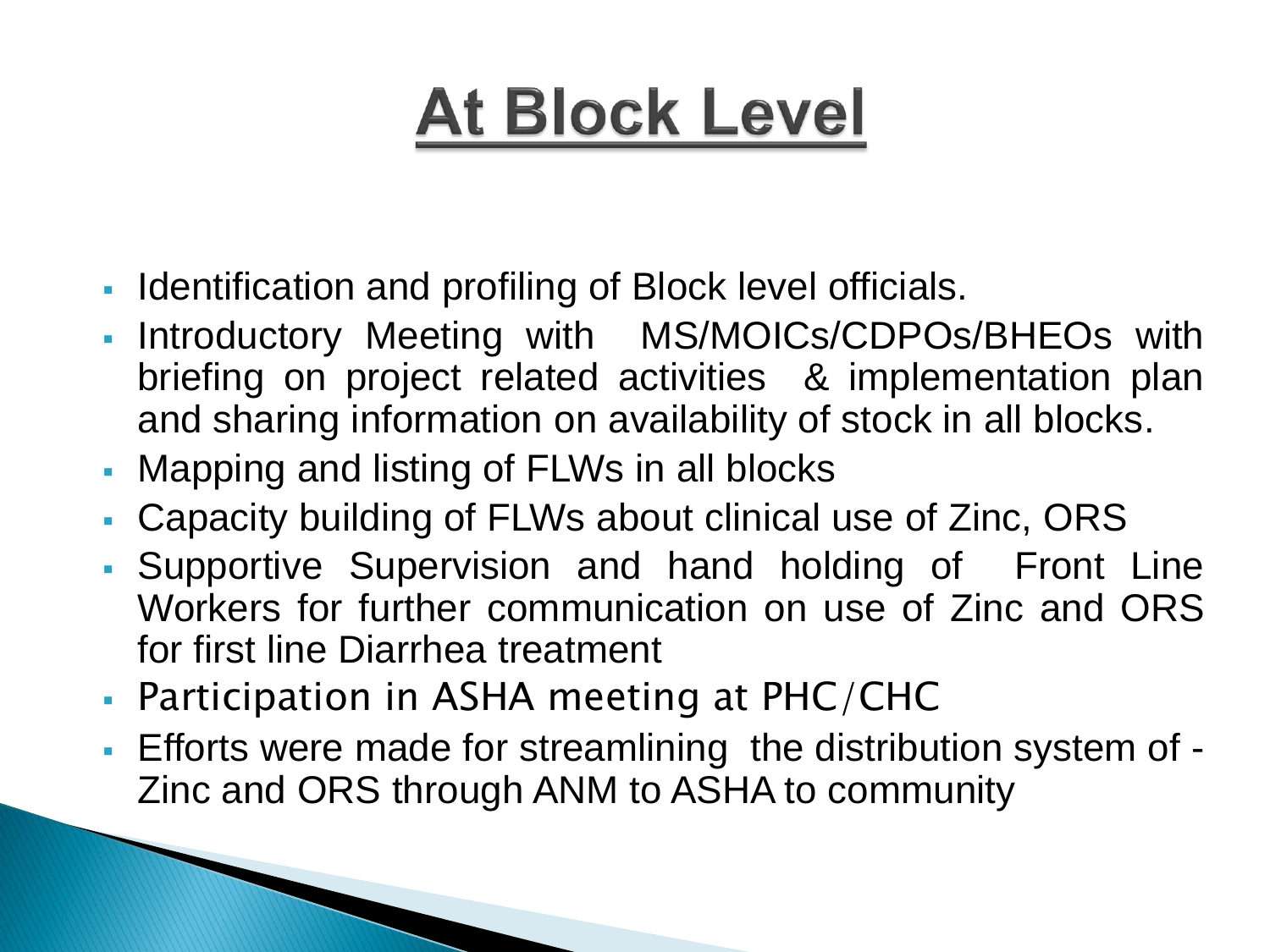# **At Community Level**

- ▶ Participation in VHNSC/VHND for further information and community mobilization
- ▶ Participation in sector meeting for further information and community mobilization
- ▶ House hold Visits for tracking the diarrheal cases and referral for first line treatment
- one to one interaction with people's representative, community, caste, opinion and religious leaders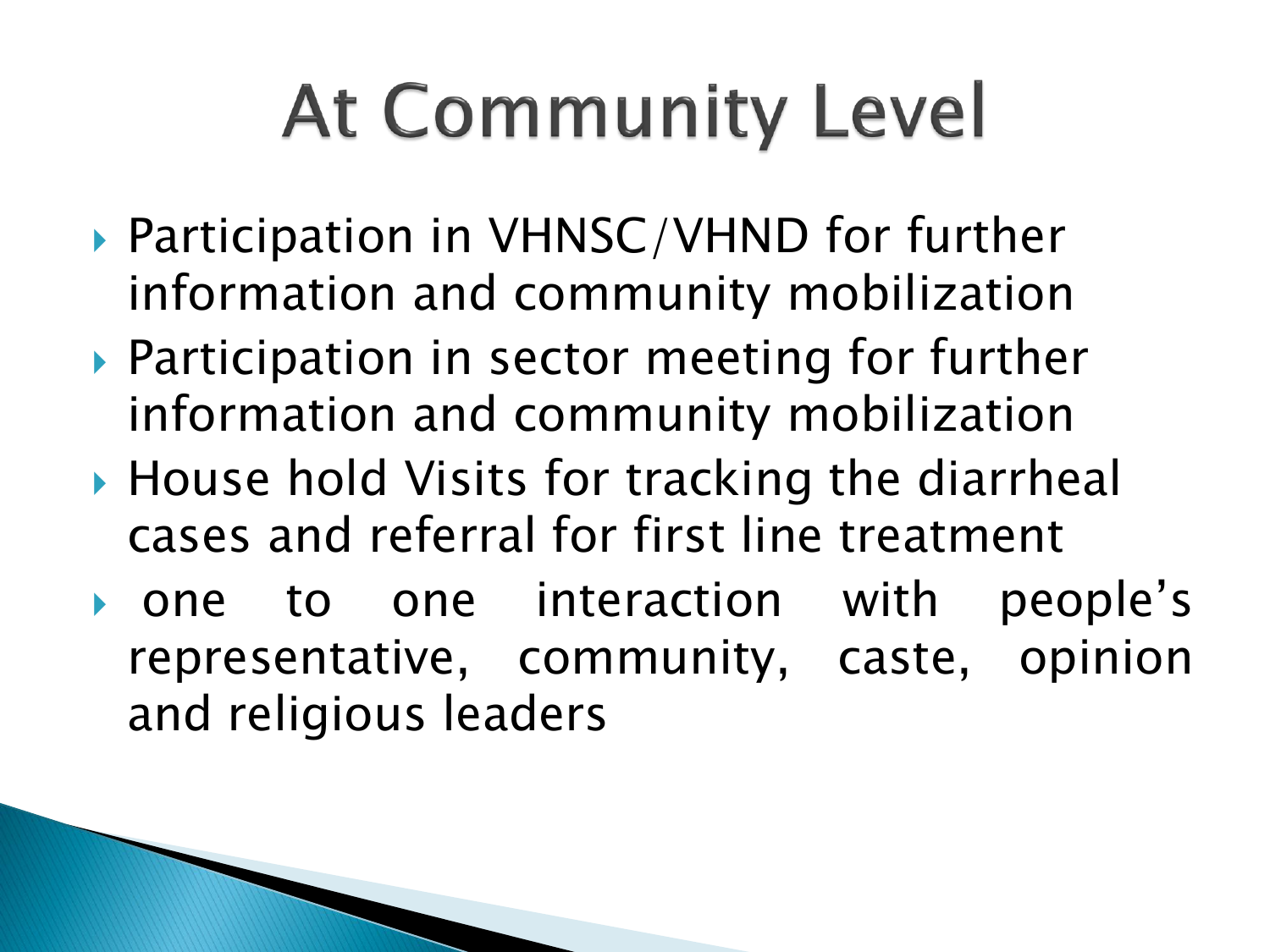#### **Kanpur Nagar Block Wise FLW'sProfile**

| S.NO           | <b>Name of Block</b> | <b>No. of ASHA</b> | <b>No. of ANM</b> | <b>No. of AWW</b> |
|----------------|----------------------|--------------------|-------------------|-------------------|
| $\mathbf 1$    | <b>Bilhaur</b>       | 170                | 32                | 167               |
| $\overline{2}$ | Kakvan               | 62                 | 17                | 55                |
| 3 <sup>1</sup> | Sarsol               | 178                | 46                | 184               |
| $\overline{4}$ | Shivrajpur           | 124                | 33                | 117               |
| 5              | Kalyanpur            | 135                | 41                | 150               |
| 6              | Chaubeypur           | 120                | 33                | 133               |
| $\overline{7}$ | <b>Bidhnu</b>        | 154                | 47                | 149               |
| 8              | Patara               | 138                | 42                | 123               |
| 9              | Ghatampur            | 209<br>31          |                   | 221               |
| 10             | <b>Bhitargaon</b>    | 176                | 30                | 152               |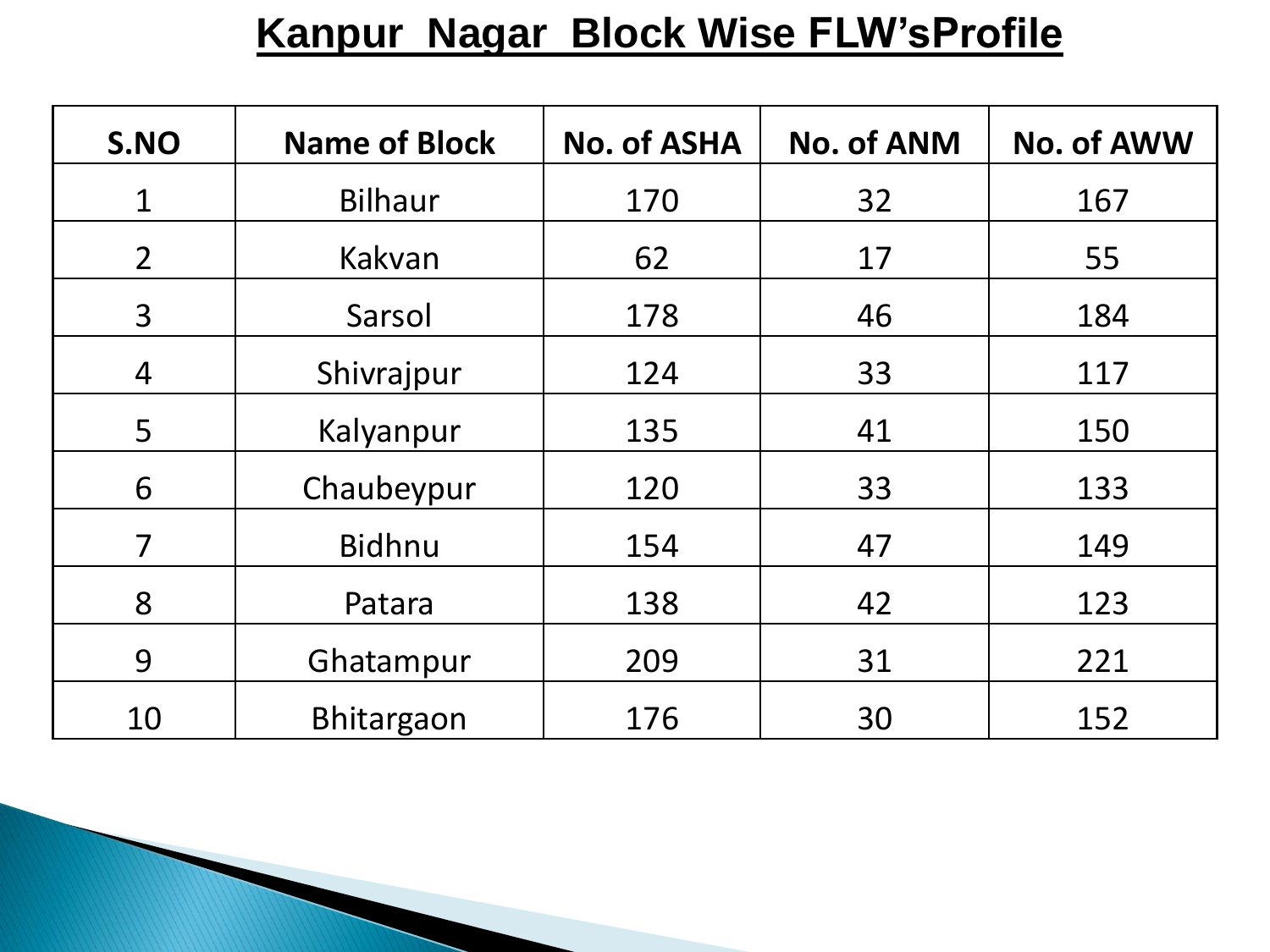#### Etawah Block Wise FLW'sProfile

| S.NO                     | <b>Name of Block</b> | <b>No. of ASHA</b> | <b>No. of ANM</b> | <b>No. of AWW</b> |
|--------------------------|----------------------|--------------------|-------------------|-------------------|
| $\blacktriangleright$ 11 | <b>Jaswant Nagar</b> | 126                | 20                | 198               |
| 12                       | Saifai               | 90                 | 12                | 142               |
| 13                       | <b>Takha</b>         | 131                | 18                | 174               |
| 14                       | <b>Basrehar</b>      | 226                | 25                | 180               |
| 15                       | <b>Barhpura</b>      | 151                | 24                | 193               |
| 16                       | <b>Chakar Nagar</b>  | 120                | 14                | 125               |
| 17                       | Mahewa               | 270                | 34                | 185               |
| 18                       | <b>Bharthna</b>      | 206                | 19                | 122               |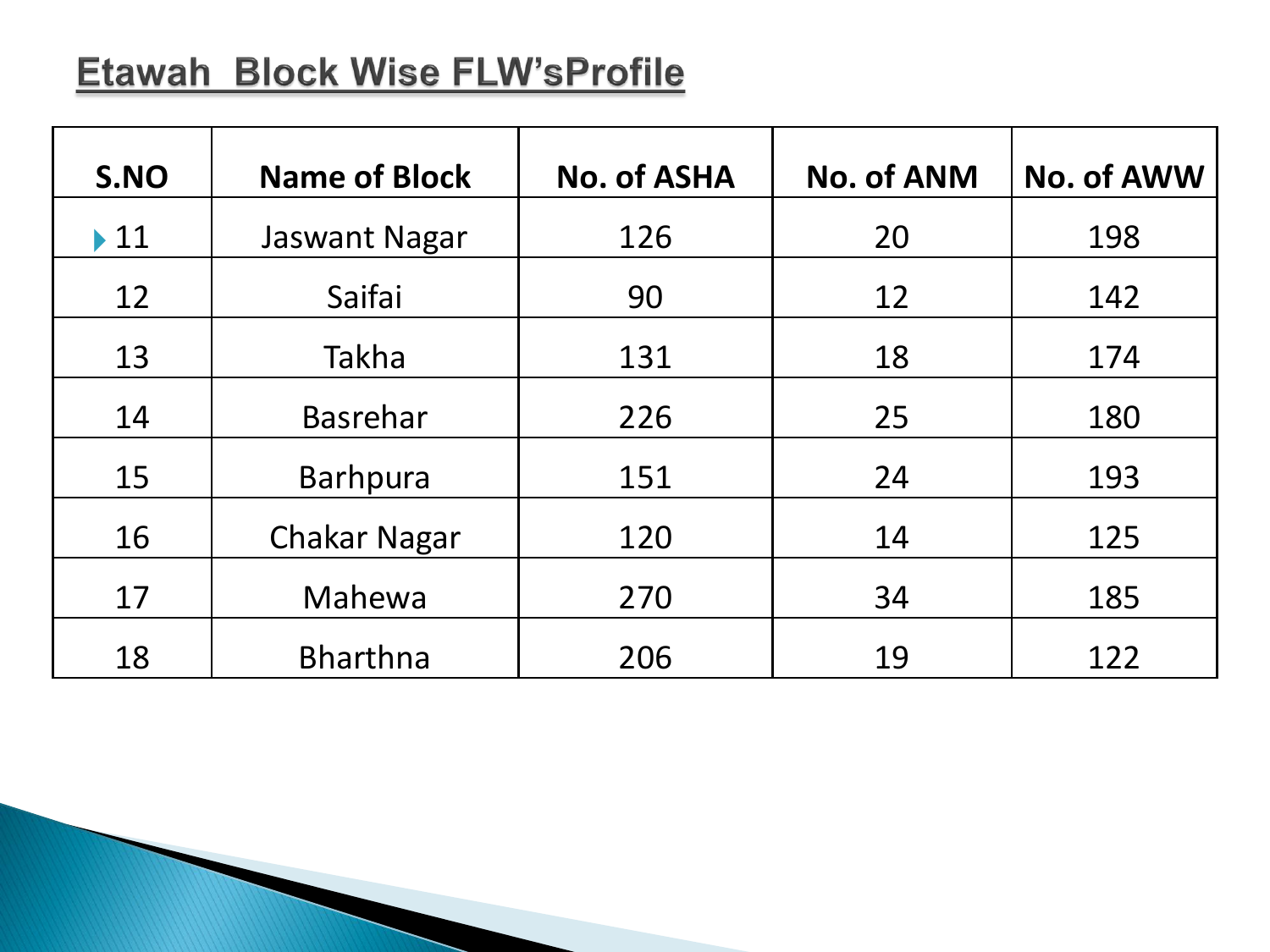#### **Auraiya Block Wise FLW'sProfile**

| S.NO | <b>Name of Block</b> | <b>No. of ASHA</b> | <b>No. of ANM</b> | <b>No. of AWW</b> |
|------|----------------------|--------------------|-------------------|-------------------|
| 19   | Achalda              | 157                | 31                | 251               |
| 20   | Auraiya              | 157                | 31                | 251               |
| 21   | <b>Bhagayanagar</b>  | 165                | 28                | 256               |
| 22   | Ajeet mal            | 145                | 27                | 126               |
| 23   | <b>Bidhuna</b>       | 164                | 23                | 60                |
| 24   | Erwakatra            | 114                | 15                | 59                |
| 25   | Sahar                | 145                | 24                | 125               |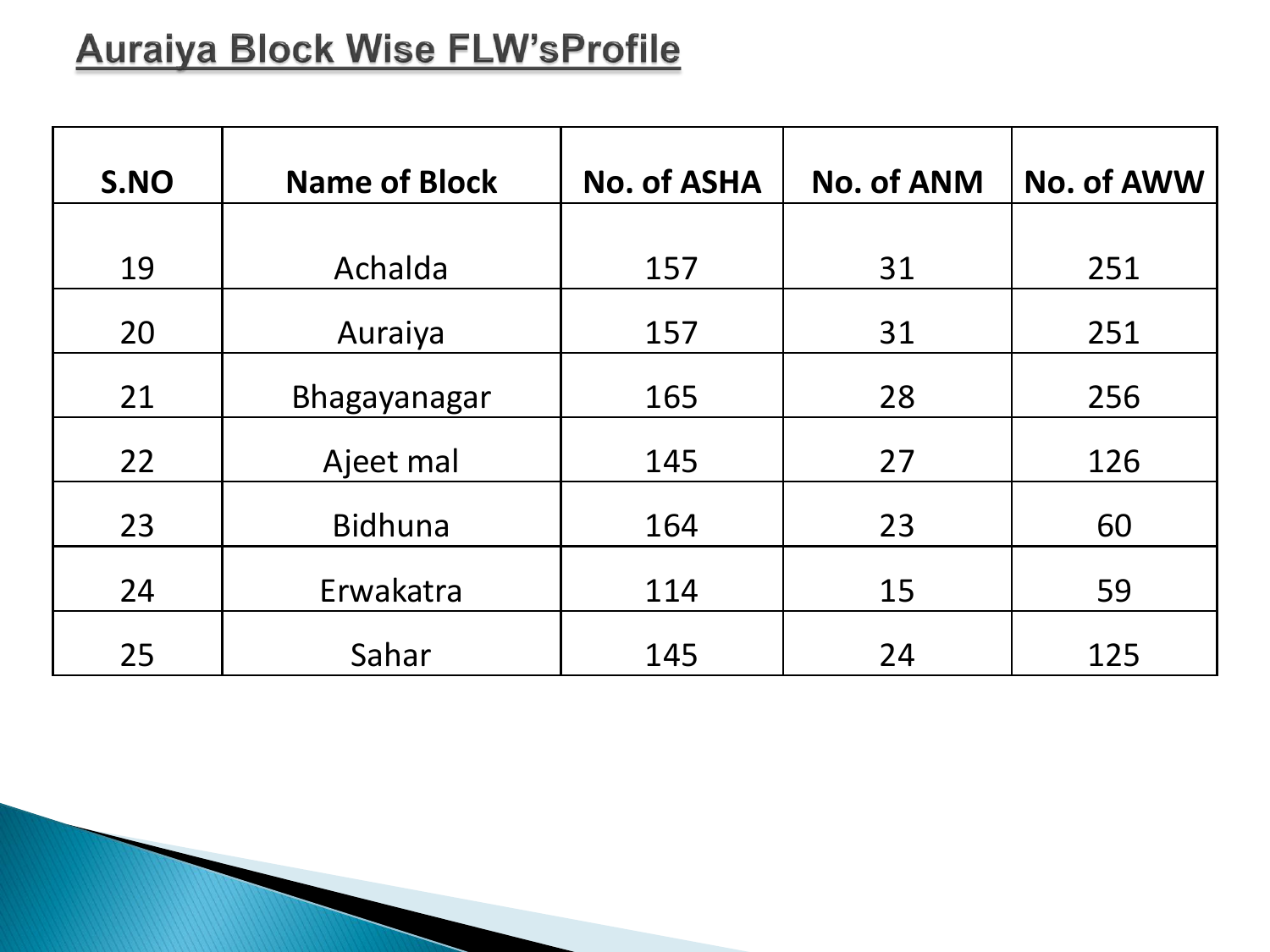## **Compiled Data of Activities Done So Far in Second Quter (July –September 2013)**

|                         |        |                |        | $\frac{0}{0}$ |
|-------------------------|--------|----------------|--------|---------------|
| <b>Activity</b>         | Annual | <b>Planned</b> | Actual | Coverage      |
|                         |        |                |        |               |
| <b>FLW visit</b>        | 5750   | 1150           | 3312   | 288.00        |
|                         |        |                |        |               |
| <b>VHND</b>             | 270    | 90             | 164    | 182.22        |
|                         |        |                |        |               |
| Training                | 180    | 90             | 78     | 86.88         |
|                         |        |                |        |               |
| No of FLWs Training     | 4600   | 4600           | 4271   | 92.85         |
|                         |        |                |        |               |
| <b>ASHA/ANM Meeting</b> | 225    | 75             | 88     | 117.33        |
|                         |        |                |        |               |
| <b>AWW</b> meeting      | 180    | 60             | 72     | 120.00        |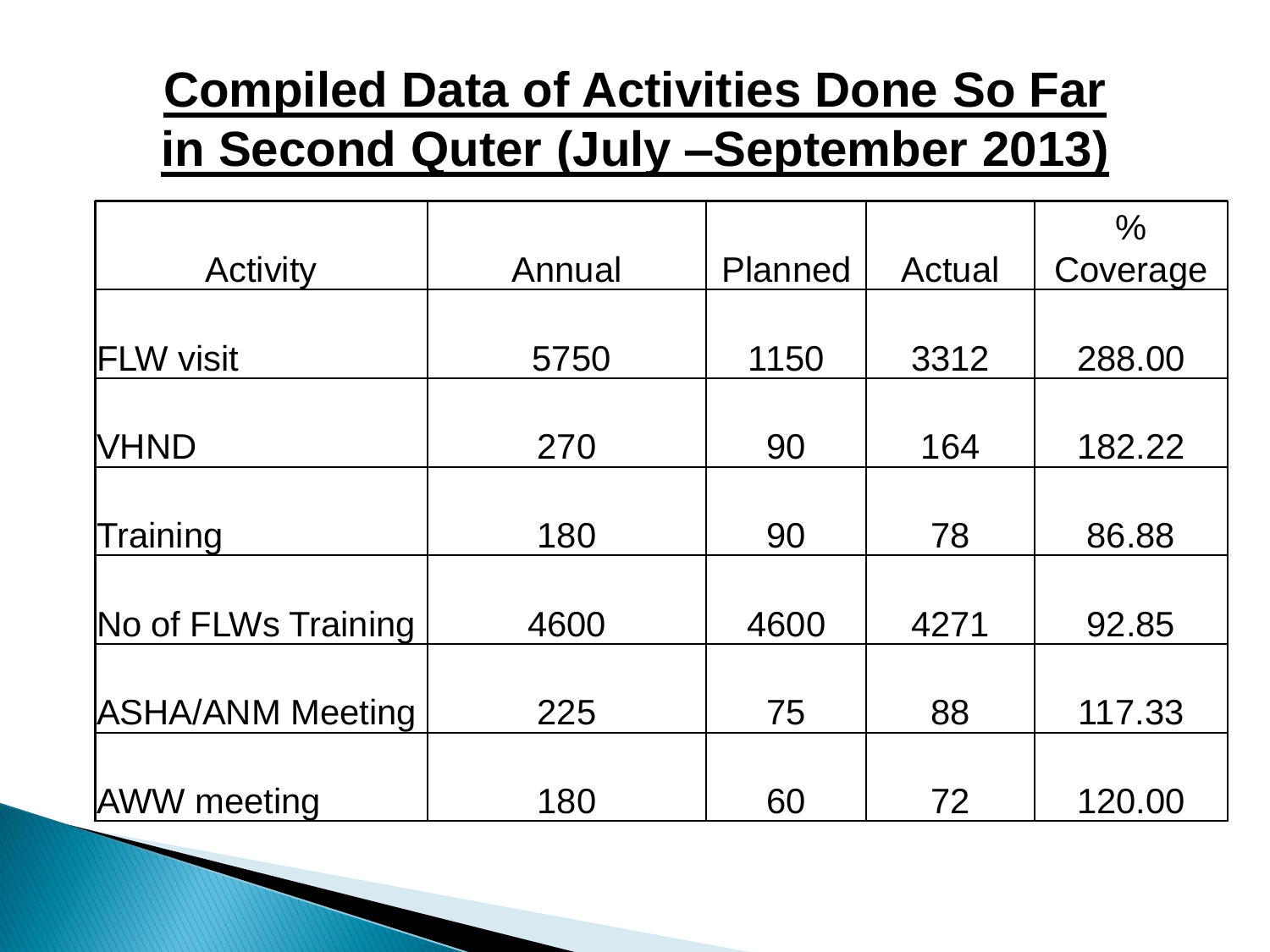## **Compiled Data of Activities Done So Far in Third Quater (Oct-22nd Dec 2013)**

| S.N            | <b>Activity</b>     | Annual | Planned        | Actual         | % Coverage |
|----------------|---------------------|--------|----------------|----------------|------------|
|                |                     |        |                |                |            |
| 1              | <b>FLW visit</b>    | 5750   | 2300           | 2790           | 121.30     |
|                |                     |        |                |                |            |
| 2              | <b>VHND</b>         | 270    | 90             | 134            | 148.88     |
|                |                     |        |                |                |            |
| $\mathbf{3}$   | Training            | 180    | $\Omega$       | $\overline{0}$ | O          |
|                | No of FLWs          |        |                |                |            |
| $\overline{4}$ | Training            | 4600   | $\overline{0}$ | $\overline{0}$ | O          |
|                | ASHA/ANM            |        |                |                |            |
| 5              | Meeting             | 225    | 75             | 79             | 105.00     |
|                |                     |        |                |                |            |
| 6              | <b>WWW poeeting</b> | 180    | 60             | 62             | 103.33     |